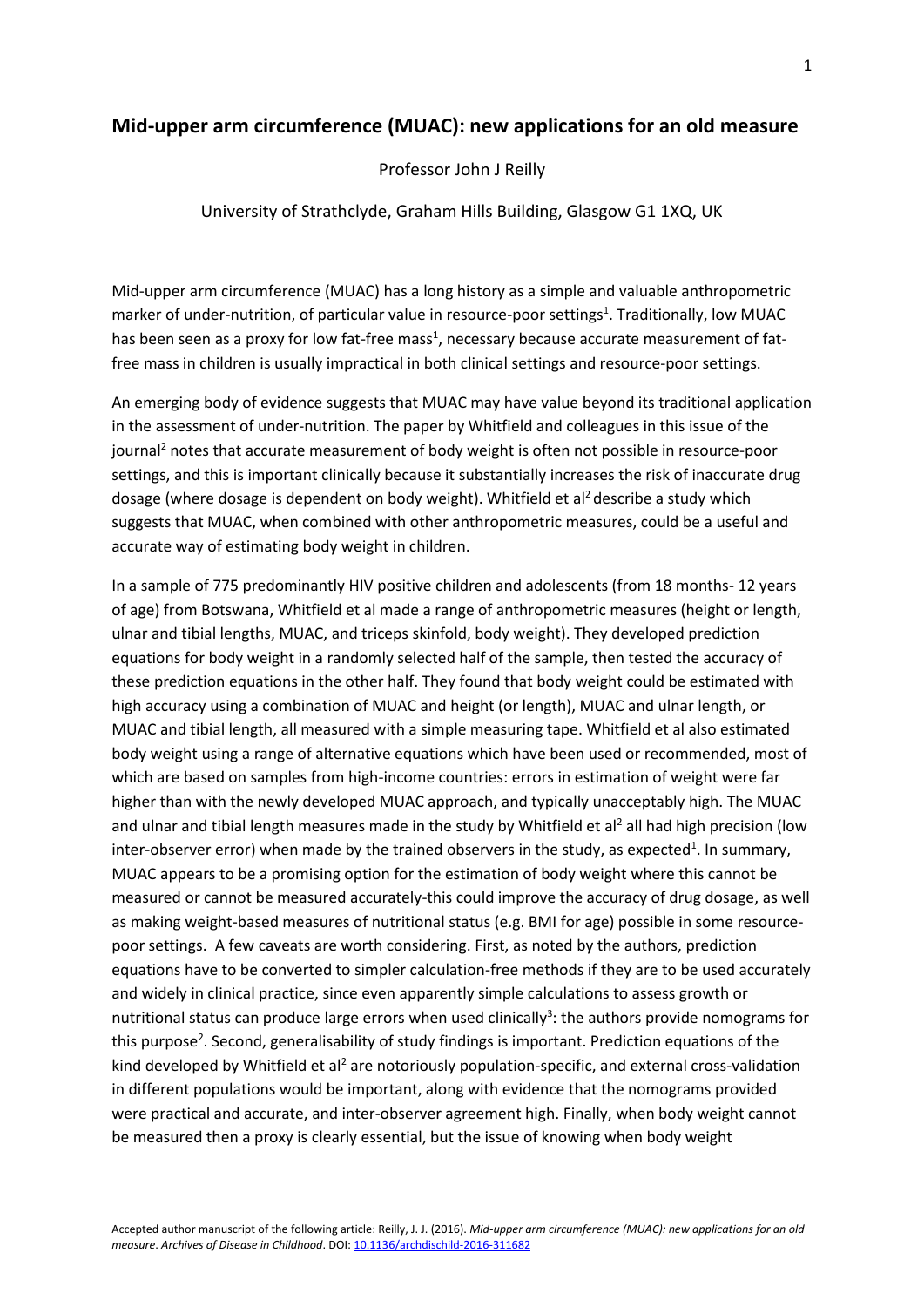measurement is inaccurate (e.g. when scales are available but inaccurate) and when MUAC might be preferable, is more complicated than it might seem.

Another potentially valuable application of MUAC measurement in resource-poor settings has emerged recently, with new evidence that MUAC can provide high accuracy for the assessment of obesity in children and adolescents<sup>5</sup>. A number of studies from low-, middle, and high-income countries have shown that high MUAC has high diagnostic accuracy (sensitivity, specificity, predictive values) for the identification of overweight and obesity (as defined by BMI for age<sup>4</sup>) and for the identification of overfatness (as measured by body composition techniques<sup>5</sup>). While MUAC has been seen as a marker of fat-free mass<sup>1</sup>, children and adolescents with high MUAC are highly likely to have excess body fat mass, high weight for age, and high BMI for age<sup>4,5</sup>. Since MUAC measurement is already well established for the assessment of under-nutrition, it should be relatively easy to extend its use to the assessment of over-nutrition, an increasingly important application given the continuing childhood obesity pandemic. Measurement of MUAC could therefore provide a novel, simple, and accurate means of identifying child and adolescent obesity in clinical settings, and of population surveillance of obesity in settings where more complicated measures were not practical. One caveat over the use of MUAC for assessment of over-nutrition is that it is not yet clear what the optimal MUAC 'cutpoints' are for this purpose, and the extent to which these cut-points might be age- specific or population-specific is not completely clear<sup>4,5</sup>.

In summary, an emerging body of evidence suggests that measurement of MUAC may have substantial additional value, in both clinical practice and public health, beyond its traditional role as a means of assessing under-nutrition. Specifically, MUAC might provide a means of estimating body weight, and a means of identifying obese children, when body weight measurement is not possible, or is of doubtful accuracy. Given the established importance of child body weight status to current and future health and human capital, and in the era of sustainable development goals and global actions on obesity and obesity- related NCDs, it is an indictment of global wealth distribution that there are so many settings where body weight cannot be measured, or cannot be measured accurately. Nonetheless, given the current situation, the use of MUAC for estimation of body weight, and for assessment of obesity, is clearly promising, and for some purposes may even prove to be transformative.

929 words

## References Cited

- 1. RS Gibson . Assessment of fat-free mass. Chapter 11, pp 200-205 In: Principles of Nutritional Assessment, Oxford University Press, 1<sup>st</sup> ed, 1990.
- 2. KC Whitfield, R Wozniak, M Pradinuk et al. Anthropometric measures are simple and accurate weight prediction proxies in resource poor settings with a high HIV prevalence. Arch Dis Child, In press---this issue.
- 3. Poustie V, Watling RM, Ashby D, Smyth RL. Reliability of percentage ideal weight for height.. Arch Dis Child 2000; 83: 183-184.